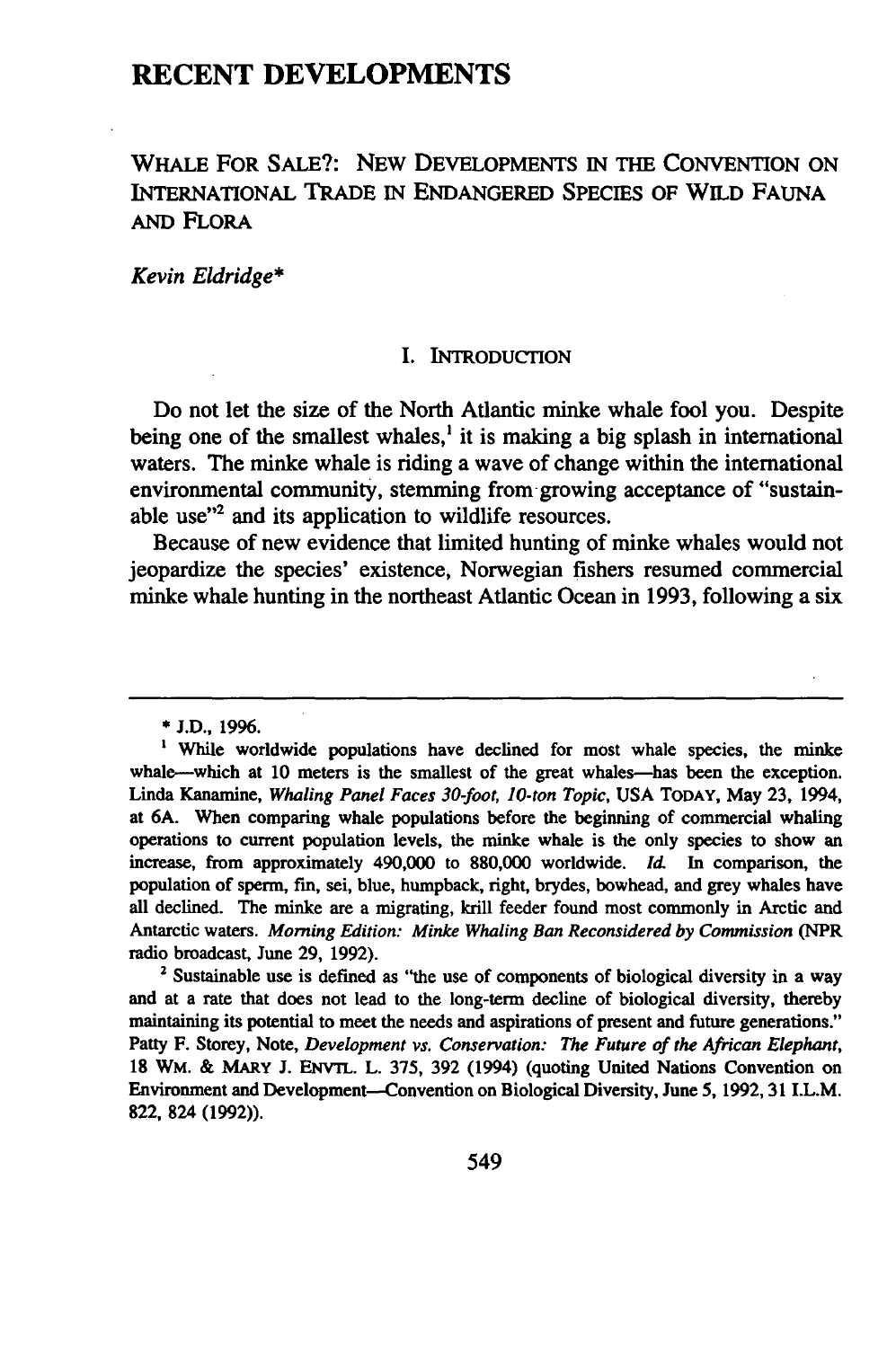year self-imposed moratorium.<sup>3</sup> The international criticism resulting from Norway's practices make the minke whale, like the African elephant before it,<sup>4</sup> a centerpiece in the debate between sustainable use and the traditional view of environmental protectionism.<sup>5</sup>

The ninth biennial meeting of the member nations of the Convention on International Trade in Endangered Species of Wild Fauna and Flora (CITES)6 provided the most recent victory for supporters of sustainable use in the area of wildlife resources. For the first time in its twenty year history, CITES changed the criteria it uses to determine which species warrant international trade protection.7 Its proponents claim that the new numerically-based criteria will provide an objective means to make such determina-

*<sup>5</sup>See generally* Susan J. Keller, *Is the International Ban on the Importation of Ivory Saving the African Elephant?,* 3 **COLO. J.** INT'L **ENvTL.** L. & POL'Y 381 (1992) (discussing conservation measures taken in the face of strong African dissent); Storey, *supra* note 2 (explaining recent developments regarding the ivory ban, the African elephant, and sustainable development).

**6** Convention on International Trade in Endangered Species of Wild Fauna and Flora, Mar. 3, 1973, 27 U.S.T. 1087, 993 U.N.T.S. 243 [hereinafter CITES]. The two-week meeting was held in Fort Lauderdale, Florida, ending on November 18, 1994. With **118** of the 126 member states represented, this ninth meeting set a record attendance mark. Jim Loney, *CITES Meeting Ends with Successes, Questions,* Reuters World Service, Nov. **18,** 1994, *available in* LEXIS, News Library, Curnws File. Nongovernmental organizations were also represented during the meetings. Such groups are allowed to participate in the debates but are not allowed to vote on issues affecting the Convention. CITES, *supra,* at art. XI(7).

*7 See* Draft Resolution of the Conference of the Parties, Criteria for Amendment of Appendices I and II, Com. 9.17 (Rev.) [hereinafter Fort Lauderdale Criteria]. This document, the result of unanimous approval by the member parties, was generated at the Fort Lauderdale Conference. The official resolution will be issued by the CITES Secretariat.

**<sup>3</sup>** Mari Skare, *Whaling; A Sustainable Use of Natural Resources Or a Violation of Animal Rights?,* ENV'T, Sept. 1994, at 12, 13.

<sup>4</sup> Sustainability is distinguished from protectionism insofar as sustainability accepts the use--even the exploitation-of environmental resources to meet human consumptive needs. Konrad Von Moltke, *Must Environmental Policy be Protectionist?,* 25 N.Y. U. J. **INT'L** L. & POL. 323, 329 (1993). While many environmentalists and pro-preservationist countries accept sustainable use as a reality of global economics, they have steadfastly refused to apply the concept to whales and other high profile species. "We, of course, agree on the principle of sustainable development. Everyone agrees," says Gilbert Simon, director of the French Ministry of Environment's Department of Conservation. "But for this century, real sustainable development means strong and strict preservation **.... "** Marla Cone, *Conflict Marks Endangered Species Treaty,* L.A. **TIMES,** Nov. 20, 1994, at **Al.**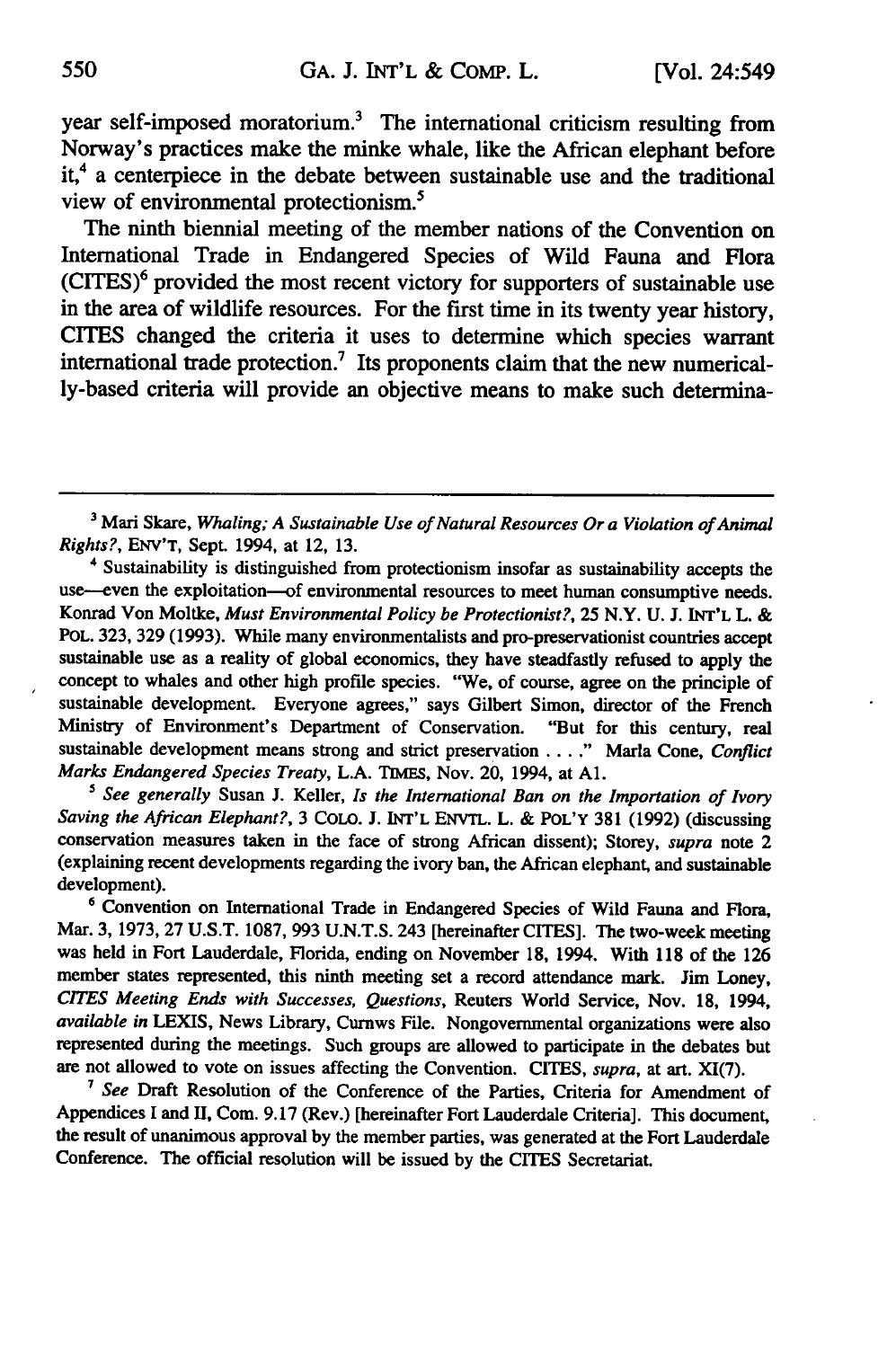tions, eliminating unnecessary politicking formerly involved in the process.<sup>8</sup> Its opponents complain that imposing a single set of numerical criteria, given the diversity of species on earth, is simply not practical.<sup>9</sup> Norwegian whalers hope that CITES will ultimately allow the minke whale to be downlisted, making limited commercial whale trading possible.

The purpose of this Recent Development is to explore the ramifications of the new criteria on the protection of species. Using Norway's attempts to downlist the minke whale as an illustration, this paper will demonstrate how the new standards in environmental protectionism could have a titanic impact on a formerly well-protected species. First, the author will provide a factual background of Norwegian whaling, a practice that has remained largely unhindered for thousands of years, despite international efforts to regulate it. An overview of CITES, including both the Berne Criteria and the new Fort Lauderdale Criteria for listing will follow. Finally, this Recent Development will analyze the effects of CITES and the new criteria on protected species, using the minke whale as a case study.

## II. NORWEGIAN WHALING

Scientific evidence indicates that Norwegians have been actively involved in whaling for some 10,000 years.<sup>10</sup> For most of that time, Norway dominated the international hunt.<sup>11</sup> As late as 1930, Norway accounted for

*9 See* Robert McClure, *Nations Engage in Tug of War Over How to Regulate International Trade in Endangered Species,* SUN-SENTINEL (Fort Lauderdale), Nov. 13, 1994, at 1G.

**<sup>8</sup>** The parties to CITES, motivated **by** politics, have often overruled or simply overlooked scientific judgement concerning the viability of a given species. The CITES treatment of the African elephant and the minke whale provide a prime example of what many complain to be unwarranted protection. *See generally* Mark Jaffe, *Endangered Species Protection a Global Political Challenge,* THE **TmEs** UNION (Albany, N.Y.), Dec. **13,** 1994, at **C1** (stating that downlisting of the African elephant and minke whale was "quashed **by** political opposition"). *See also infra* notes 32-34 and accompanying text. The political forces surrounding CITES, however, may also prevent the listing of appropriate restrictions. Despite scientific evidence demanding a reduction in bluefin tuna harvesting due to its diminishing numbers, CITES, under pressure from Japan and other tuna-fishing member states, has not been amended to restrict bluefin tuna trade. *See* Loney, *supra* note **6,** at 1.

**<sup>10</sup>**Skare, *supra* note 3, at 14.

 $<sup>11</sup>$  Norwegians have been pioneers in the development of the whaling industry. Norwegian</sup> Suend Foyn, in 1868, revolutionized whaling with his invention of the harpoon gun, a cannonlike device, which enabled whalers to kill larger, faster whales from farther distances. Larry Leonard, *Recent Negotiations Toward the International Regulation of Whaling,* 35 AM. **J.**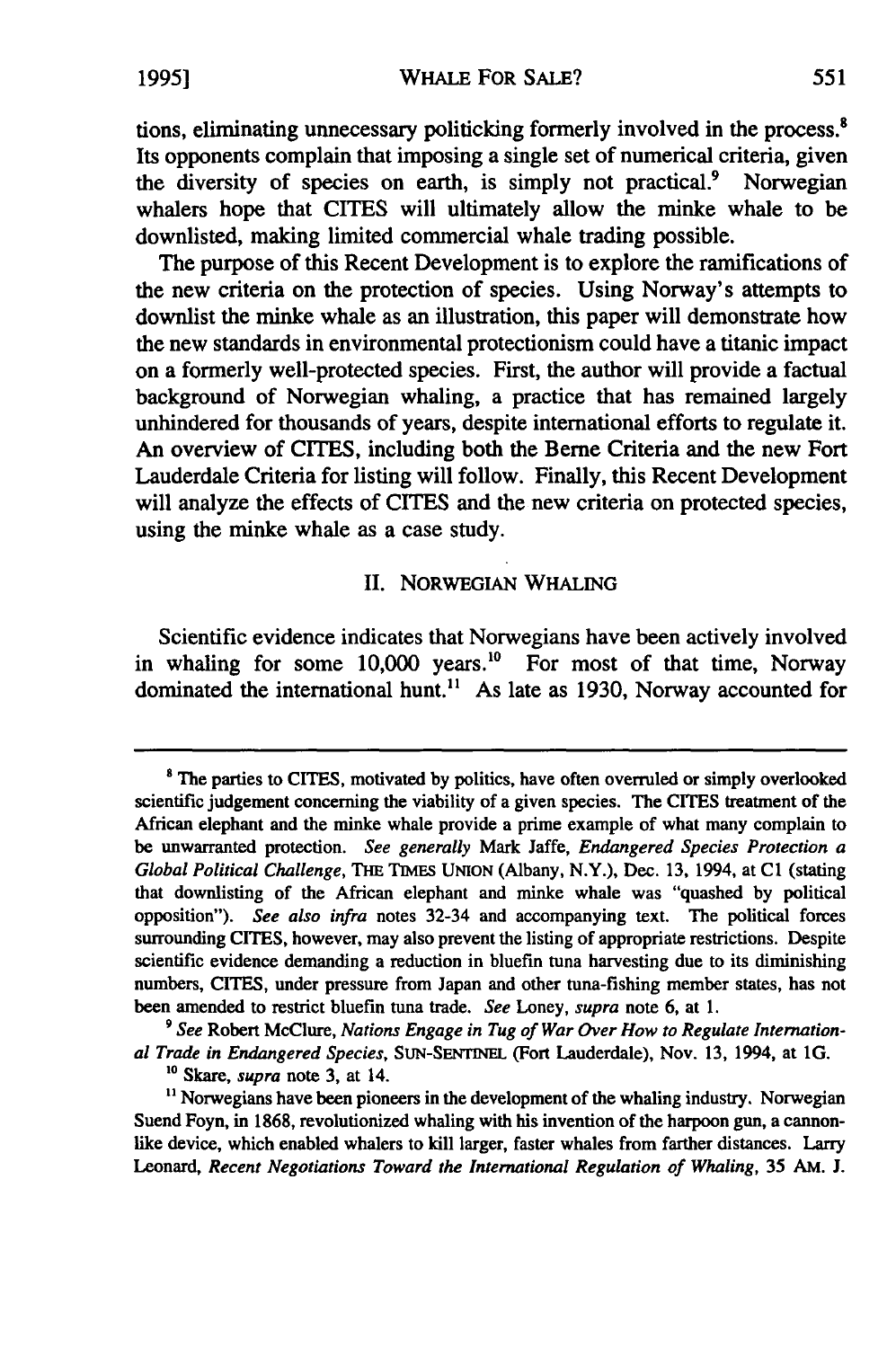more than 60 percent of the highly profitable Antarctic whaling.<sup>12</sup> Soon after World War 1H, with a growing number of countries hunting for their share of the whaling profits,  $13$  Norway's control of the industry lessened and international whaling operations intensified.<sup>14</sup>

With the dramatic increase in the number of whales killed, most nations with an economic stake in the whaling industry sought some form of international arrangement for controlling the exploitation of whales.<sup>15</sup> In 1946, fifteen nations, including Norway, entered into the International

**<sup>12</sup>**Skare, *supra* note **3,** at **15. By 1931,** more **than 90** percent of all the world's whaling took place in the Antarctic. *d*

<sup>13</sup> While whales were hunted to some extent for their value as food for human consumption, their true worth was found mainly in their oil. Whale oil was originally used for lighting, lubrication, and soap, and in recent times in the production of a number of commercial goods, perhaps the most notable being margarine. **TONNESSEN,** *supra* note **11,** at **7.** Currently the only commercial reason whales are caught is so that they can be eaten. Jeremy Cherfas, *In Whaling, It Pays to Kill as Fast as You Can But Now Its Time to Stop,* **NEWSDAY,** Feb. **10, 1989,** at **85.**

**<sup>14</sup>**Richard Ellis, **MEN AND WHALERS** 403 **(1991).** Prominent players in the world trade following World War II included: Argentina, Australia, Brazil, Canada, Denmark, Finland, Germany, Italy, Japan, the Netherlands, the Soviet Union, Sweden, and the United States. *Skare, supra* note 3, at 15. Japan and the former Soviet Union eventually emerged as the leading whaling nations, with Norway still close behind. Ellis, *supra,* at 403-04.

The backlash of the explosive growth in whaling struck during the 1960s, when the whaling industry recoiled from overexploitation of whale stocks and the use of substitute products, such as mineral oils and oils from other animals. Skare, *supra* note **3,** at **15.** However, Norway's whaling operations were not drastically affected **by** changes in the market for whale oil. Norwegian production of whale oil was always relatively small, and the Norwegians continued to catch whales in the North Atlantic for food. *Id.* at **16.**

*5* Leonard, *supra* note **11,** at 93-94.

**INT'L** L. 90, 91 (1941). Once the harpoon was embedded in the flesh of the whale, "the barbs at the end opened and entrenched themselves in the fleshy wall while at the same time releasing a bomb which killed the animal." *Id.* As a result the killing process became much more efficient.

For decades, Norway's skilled whaling crews were in high demand around the world **by** countries eager to enter the whaling industry. J.N. ToNNEssEN & A.O. JOHNSEN, **THE** HISTORY **OF MODERN WHALING** 521 (R.I. Christophersen trans., 1982). The demand for Norwegian crews eventually became so high that shortly after World War II, in an attempt to restore Norway's fleet, the Norwegian legislature forbid Norwegian companies, citizens, and residents from promoting or assisting whaling efforts under the control of foreign countries. *hd*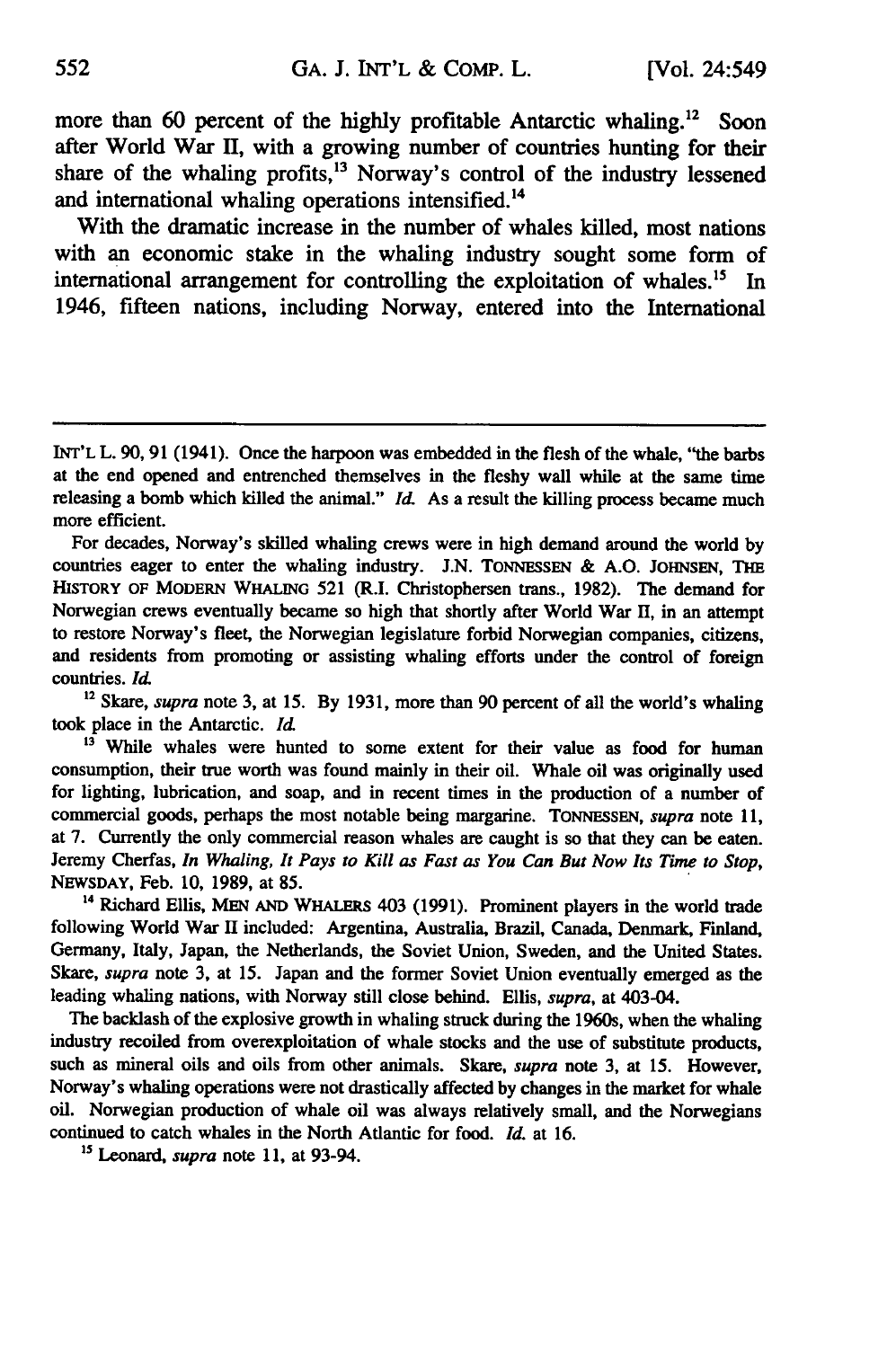Convention for the Regulation of Whaling  $(ICRW)$ .<sup>16</sup> The ICRW created the International Whaling Commission (IWC) to establish regulations and oversee the implementation of the Convention's goals.<sup>17</sup>

Initially the IWC and ICRW did not succeed in preventing the continued depletion of many whale species.<sup>18</sup> By the 1970s, however, international environmental concerns and protectionist interests began to overshadow the once dominant commercial interests involved in the whaling industry.<sup>19</sup> The warnings of scientists and concerned environmentalists led the IWC to adopt more conservationist goals than it previously had been willing to accept.<sup>20</sup> Following its 1982 meeting, the IWC adopted a commercial whaling moratorium effective in  $1986$ .<sup>21</sup> Norway, however, objected to the moratorium and was therefore not bound by  $it^{22}$  In 1986, mirroring concern of the IWC and environmental protectionists, the parties to CITES voted to halt the international trade of the minke whale, among others, by listing it as a protected species. $2<sup>3</sup>$ 

Despite this, Norwegian whaling continued unhindered and uninterrupted until 1987, when international political pressure and growing scientific uncertainty over whale populations finally led the government to issue a

<sup>20</sup> In its formative years, the IWC restricted whaling operations solely to control whale oil prices and to allow whale stocks to regenerate for future harvesting. John **A.** Gephart, Recent Development, *United States Enforcement of World Whaling Programs,* **26** VA. **J. INT'L** L. **515,** 519 **(1986).** However, since these early years the IWC has evolved from a small collection of nations interested in strengthening the whaling industry into a large global organization primarily devoted to whale protection. *Id.* This transformation began in 1976 with the implementation of a new management procedure to maintain whale stocks above their maximum sustainable yield, ensuring a sustainable harvest. Skare, *supra* note **3,** at **18.**

**<sup>21</sup>**Gephart, *supra* note 20, at **520.**

**<sup>22</sup>**Article **V,** section 3(c) of the ICRW states that a member nation that has filed a timely objection to a Schedule amendment is not bound **by** that provision unless it withdraws its objection. ICRW, *supra* note **16,** at art. V(3)(c).

*<sup>23</sup>See* 50 C.F.R. § 23.23 (1994). The Code of Federal Regulations provides a list of all species protected by CITES. For an explanation of the CITES Appendices and the effect a listing has on international trade see *infra* notes 42-49 and accompanying text.

**<sup>16</sup>** International Convention for the Regulation of Whaling, Dec. 2, 1946, 10 U.S.T. 952, 161 U.N.T.S. 74 [hereinafter ICRW]. The ICRW was intended to safeguard whale stocks and provide for proper conservation to ensure an orderly development of the whaling industry. Id. at pmbl.

<sup>&</sup>lt;sup>17</sup> *Id.* at art. III(1).

**<sup>&#</sup>x27;8** Skare, *supra* note 3, at **15.**

**<sup>19</sup>** *I./*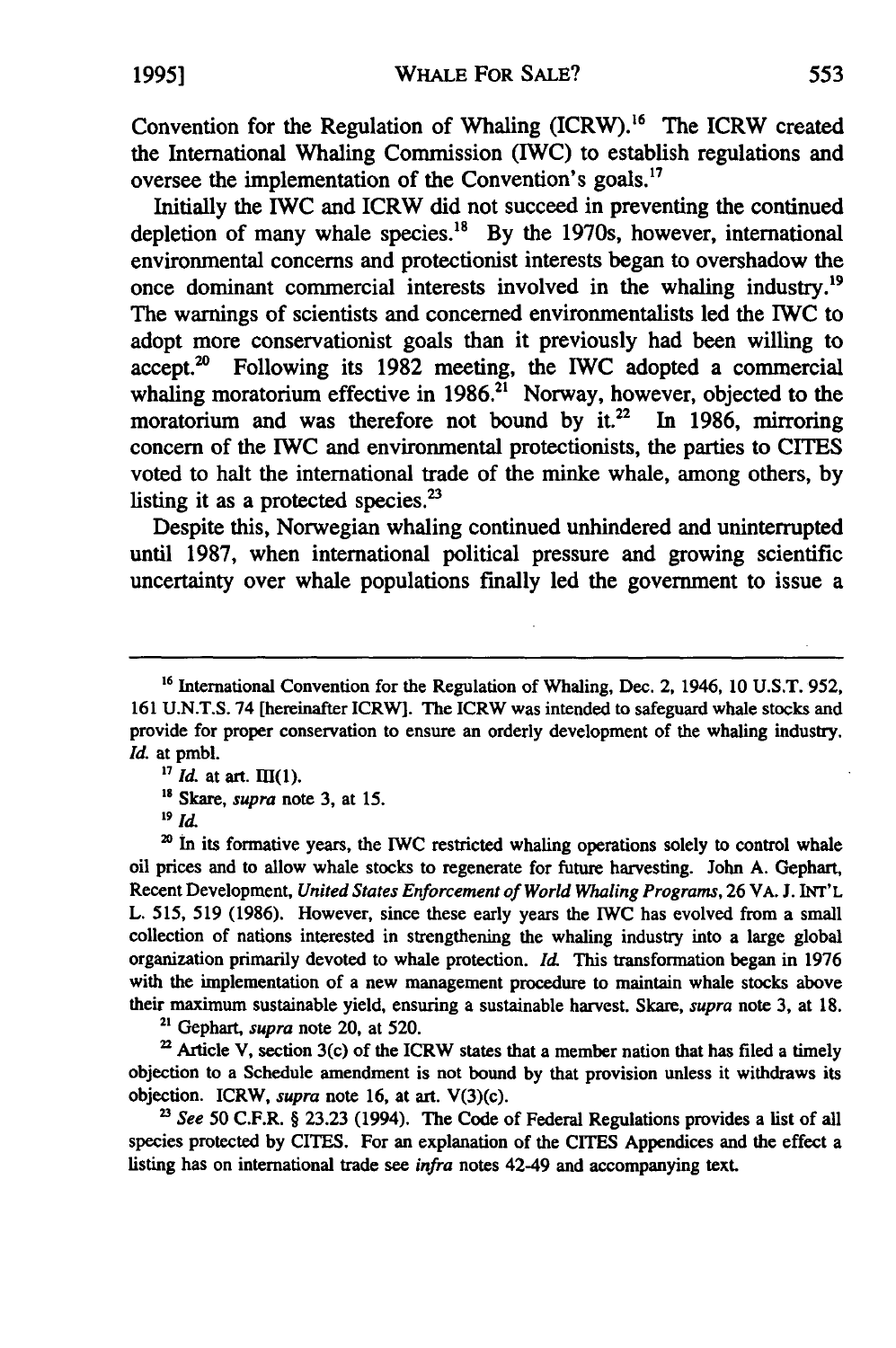temporary ban on all whaling.<sup>24</sup> However, by 1992 strong scientific evidence emerged that the minke whale population in the northeast Atlantic was again healthy.<sup>25</sup> As a result, and in the face of the IWC moratorium which was extended in 1990,<sup>26</sup> Norway decided in 1993 to resume sustainable minke whaling in the northeast Atlantic. $27$ 

Norway's decision to begin sustainable hunting of the minke whale corresponded with the acceptance of "sustainable use" as the principle underlying modern environmental discussion.<sup>28</sup> While the concept first appeared on the international scene in 1972,<sup>29</sup> the 1992 United Nations Conference on Environment and Development established the concept of sustainability as a fundamental principle of international environmental

Skate, *supra* note **3,** at **18.**

<sup>27</sup> Based on an estimated population of 86,700 minke whales in the northeast Atlantic, Norwegian officials estimated that between **300** and **800** animals could be harvested without endangering the species. Alister Doyle, *Norway Defends Whaling Policy,* Reuter Library Report, Feb. 4, **1993,** *available in* **LEXIS,** News Library, Arcnws File. In its first year of commercial whaling, Norway caught **160** minke whales. *Norway Wants Ban on Trade in Minke Whale Meat Lifted,* Japan Transportation Scan, July **25,** 1994, *available in LEXIS,* News Library, Curnws File. The following year Norway's haul increased to **279.** Stella Bugge, *IWC Group Fails to Agree on Whale Hunt Monitoring,* Reuters World Service, Jan. **13, 1995,** *available in* **LEXIS,** News Library, Cumws File.

28 David Favre, *Debate Within the CITES Community: What Direction for the Future,* **33 NAT. RESOURCES J. 875, 882 (1993).**

**<sup>29</sup>**In June **1972** the United Nations Conference on the Human Environment examined ways to preserve and enhance the human environment. *Report of the United Nations Conference on the Human Environment,* **U.N.** Doc. AICONF.48/14/Rev. **1 (1972),** *reprinted in* **11** I.L.M. 1416 **(1972).** At its close, the Conference issued the Stockholm Declaration. Although the term "sustainable use" is not found within its text, the Declaration clearly adopted this concept. *IL See also* Rebecca **A.** Hoelting, Recent Development, *After Rio: The Sustainable Development Concept Following the United Nations Conference on Environment and Development,* 24 **GA. J. INT'L &** CoMP. L. **117, 122-25** (1994). **By 1980** the World Conservation Union (IUCN) also adopted the concept of sustainable use in its World Conservation Strategy, which sought to establish a plan through which ecosystem preservation and human consumption could coexist. The plan promoted sustainable use of natural resources, including wildlife. Favre, *supra* note **28,** at **882.**

*<sup>24</sup>Norway to End Its Commercial Whale Hunting,* **L.A. TIMEs,** July 4, **1986,** at **A20.**

<sup>&</sup>lt;sup>25</sup> The IWC's own Scientific Committee unanimously concluded that the northeast Atlantic minke whale stock consisted of approximately **86,700** animals. This was an increase from an estimated 20,000 whales in **1985,** when the minke was first protected. Skare, *supra* note **3,** at **18.** For an explanation of the role of the IWC Scientific Committee see *infra* note **32.**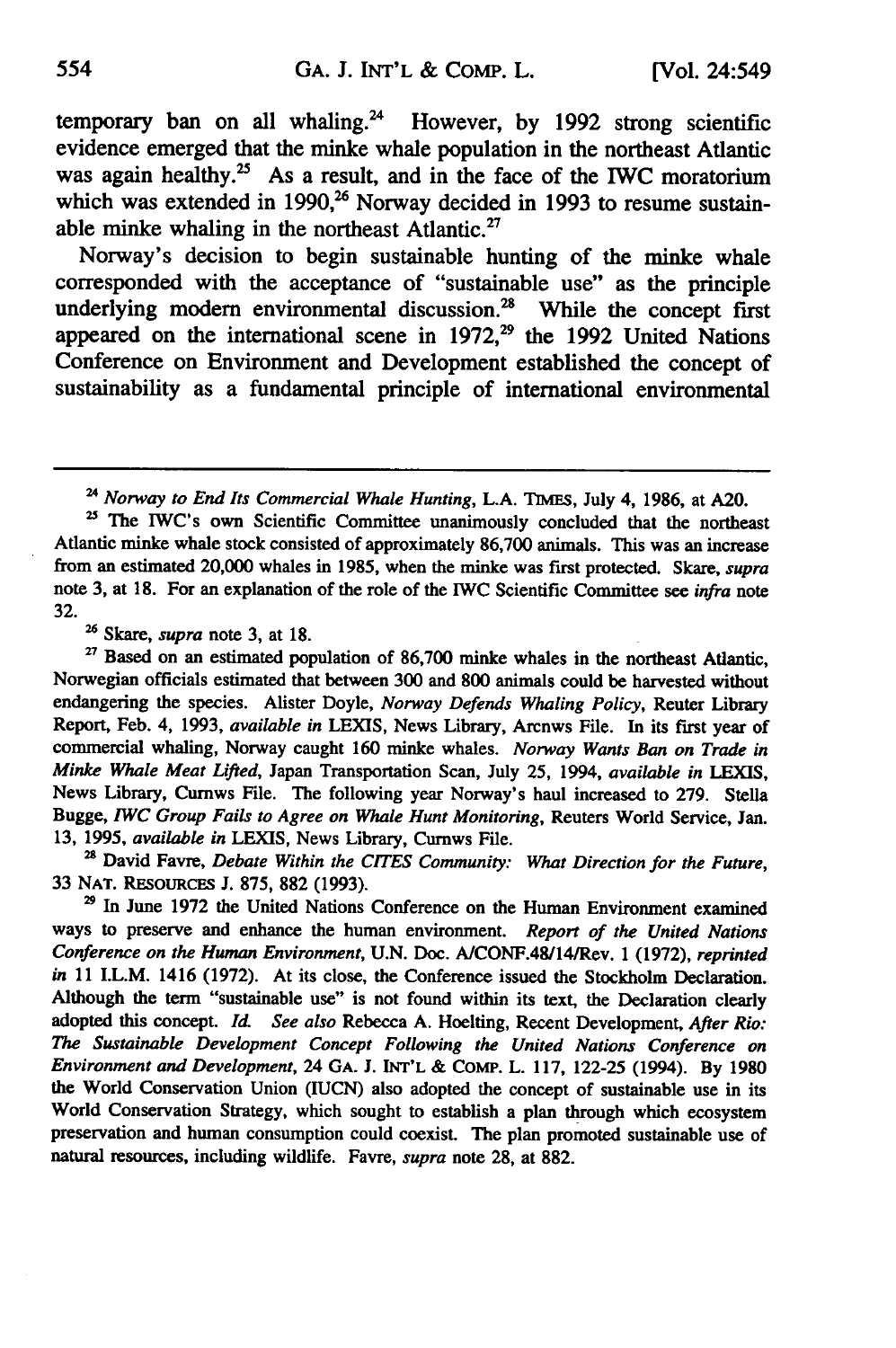policy.<sup>30</sup> The resulting Rio Declaration assumed its goal to be sustainable development and focused its concern on how to achieve this policy.<sup>3</sup>

On the heels of this new push for sustainable use, and in an effort to put the ambiguous principle into action, the IWC Scientific Research Committee in 1992 began a struggle to persuade the IWC to lift its moratorium and implement revised management procedures allowing for limited whaling quotas.<sup>32</sup> The fight continued for over two years.<sup>33</sup> At the 1994 IWC meeting in Mexico, the IWC finally adopted a resolution accepting the Scientific Committee's proposal for a revised management procedure, but cautioned that a surveillance arrangement must be adopted before any quota scheme could be implemented.<sup>34</sup>

With an apparent victory over the IWC, Norway's advocates for sustainable whaling turned their attention to CITES. In July 1994, despite

 $\bullet$ 

*<sup>30</sup>See Rio Declaration on Environment and Development,* United Nations Conference on Environment and Development, U.N. Doc. A/CONF.151/5/Rev.1 (1992), *reprinted in* 31 I.L.M. 874.

**<sup>31</sup>**Favre, *supra* note **28,** at **882.** Norwegian environmental policies on renewable resources, a category which encompasses the minke whale, build on the principles endorsed by the Earth Summit: sustainability, the right to exploit natural resources, biodiversity, integration, and monitoring and control. Skare, *supra* note 3, at 19.

**<sup>32</sup>**The IWC Scientific Research Committee is authorized to conduct comprehensive studies on whales, whale stocks, and whaling practices. **SIMON LYSTER, INTERNATIONAL WILDLIFE LAW 28 (1985).** The committee makes recommendations to the IWC based on its research so that the IWC can adopt adequate regulations. *Id* Article V of the ICRW requires that regulations concerning the conservation of whale resources be "based on scientific findings." ICRW, *supra* note **16,** at art. **V(2)(b).**

<sup>33</sup> In 1992 the IWC Scientific Committee recommended a revised management program allowing for limited catch quotas based on sustainable use. Skare, *supra* note **3,** at **18.** The IWC rejected the revised procedure, refusing to establish any time limits as to when a new management procedure might be implemented. The IWC's refusal to implement the revised plan prompted the resignation of Phillip Hammond, chairman and long-time member of the Scientific Committee. *Id.* In his resignation statement Hammond blasted the IWC's decision as having "nothing to do with science." *Id.* The **1992** meeting ended with a condemnation of Norway's resumption of commercial whaling. At the **1993** IWC meeting, the Scientific Committee again submitted a unanimous recommendation that would have led to quotas for commercial minke whaling in the waters of the North Atlantic and Antarctic. The IWC, holding on to its protectionist view of whale stocks, again refused to change management procedures and again condemned Norwegian whaling. *Id.*

3 *Id. See generally* Bugge, *supra* note 27, at 1 (discussing a recent IWC meeting concerning the requirement of "international observers" onboard whaling vessels).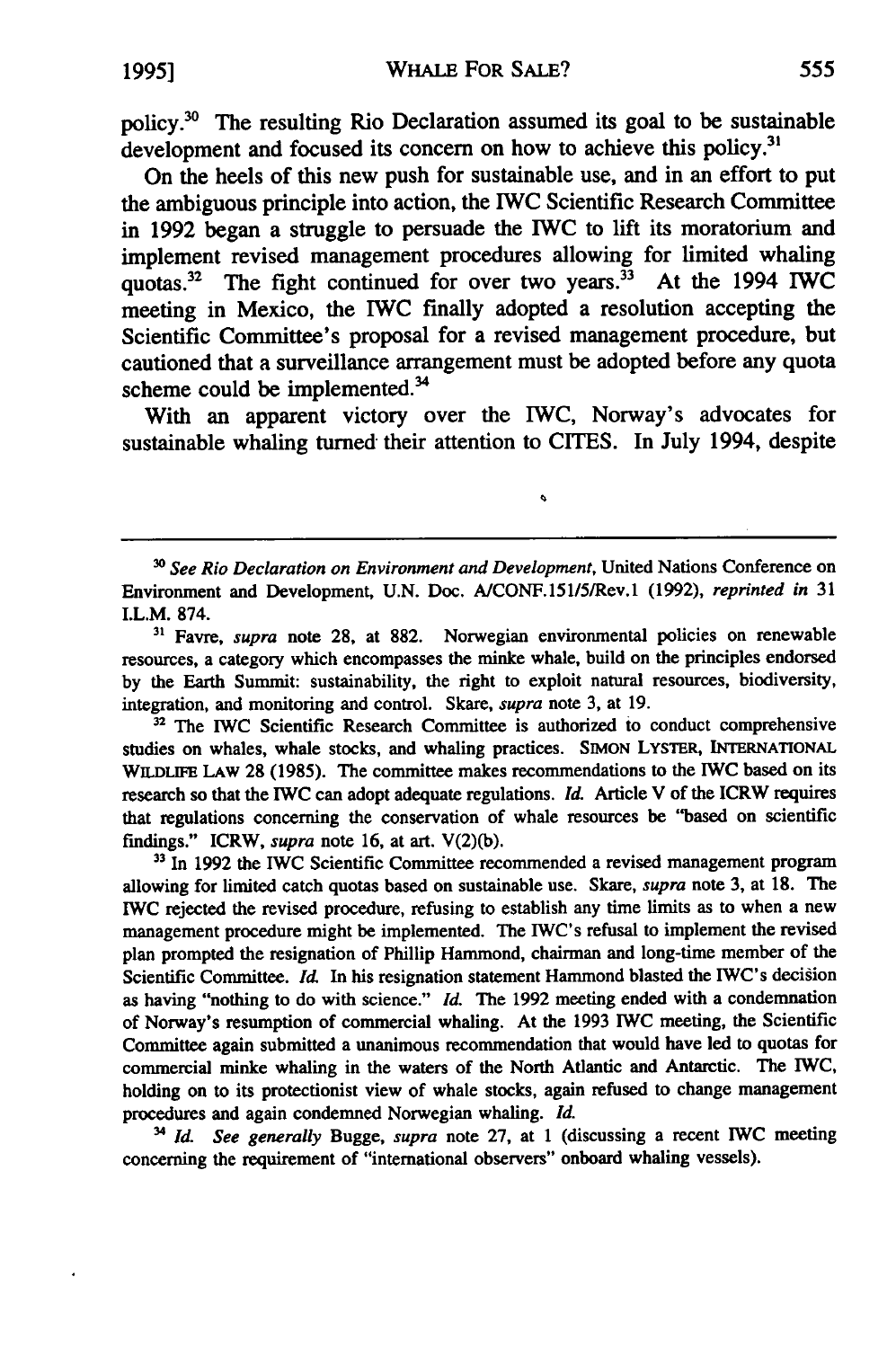strong opposition,<sup>35</sup> Norwegian officials stated that they would enter the November Conference of the Parties to CITES with a recommendation that the minke whale be reclassified as an Appendix II species.<sup>36</sup> A downlisting of the minke whale would allow for the possibility of international commercial trade in whale meat. Although the proposal was eventually voted down, changes made to CITES at the Conference in November of 1994 may eventually lead to resumed whale trade.<sup>37</sup>

#### III. CITES - THE LEGAL BACKGROUND

CITES is "perhaps the most successful of all international treaties concerned with the conservation of wildlife."<sup>38</sup> Membership in CITES has

For a discussion of the Appendices and the requirements associated with each of them see *infra* notes 42-49 and accompanying text. In analyzing whale protection under CITES, Article XIV requires special attention. This article recognizes the independence of other treaties protecting marine species and does not interfere with them. CITES, *supra* note **6,** at art. XIV. **If** any member nation is a member of another treaty in force at the signing of CITES, which protects marine species listed in Appendix **II,** Article XIV(4) relieves that nation of the requirements under CITES, provided the species are taken in compliance with the other marine species treaty. **Id.** at art. XIV(4). This would make the listing of the minke on Appendix II meaningless because the ICRW, to which Norway is a member, would supersede any restrictions on trade. Cynthia Taliaferro Bright, Note, *The Future of the International Whaling Commission: Can We Save the Whales?,* 5 **GEO. INT'L ENVTL.** L. REV. 815, **825** (1993). In other words, a downlisting of the minke whale would remove any additional protection CITES may offer, leaving the fate of the minke whale solely in the hands of the IWC.

**<sup>37</sup>***See infra* text accompanying notes 75-81.

**<sup>31</sup>**John B. Hepps & Eric J. McFadden, *The Convention on International Trade in Endangered Species of Wild Fauna and Flora: Improving the Prospects for Preserving Our Biological Heritage, 5* B.U. INT'L L.J. 229 (1987) (quoting S. LYSTER, INTERNATIONAL WILDLFE LAw 240 (1985)).

<sup>&</sup>lt;sup>35</sup> The United States and Britain entered the CITES conference opposing the Norwegian proposal. Barry Kent Mackay, *Why are We Backing Norway in Fight Over Whaling Ban?,* TORONTO STAR, Oct. 30, 1994, at B8.

*<sup>3</sup>Norway Wants Minke Whale* **Off** *U.N. Endangered List,* Reuters, Limited (BC cycle), July 21, 1994 *available in* LEXIS, News Library, Curnws File. Norway's Foreign Ministry spokesman Arthur Baste Knudsen stated that the minke whale should be "classified in line with reality." *Id.* Although he contested the idea that his country planned to resume exports, there has been some debate concerning Norway's true intentions. *See infra* note 61. Most vocal in its skepticism has been Greenpeace. *See Norway Wants Ban on Trade in Minke Whale Meat lifted, supra* note 27, at 1; Jeremy Armstrong, *Whale Meat from Norway to be Sold in British Shops,* DAILY MIRROR, Nov. 16, 1994, at 19.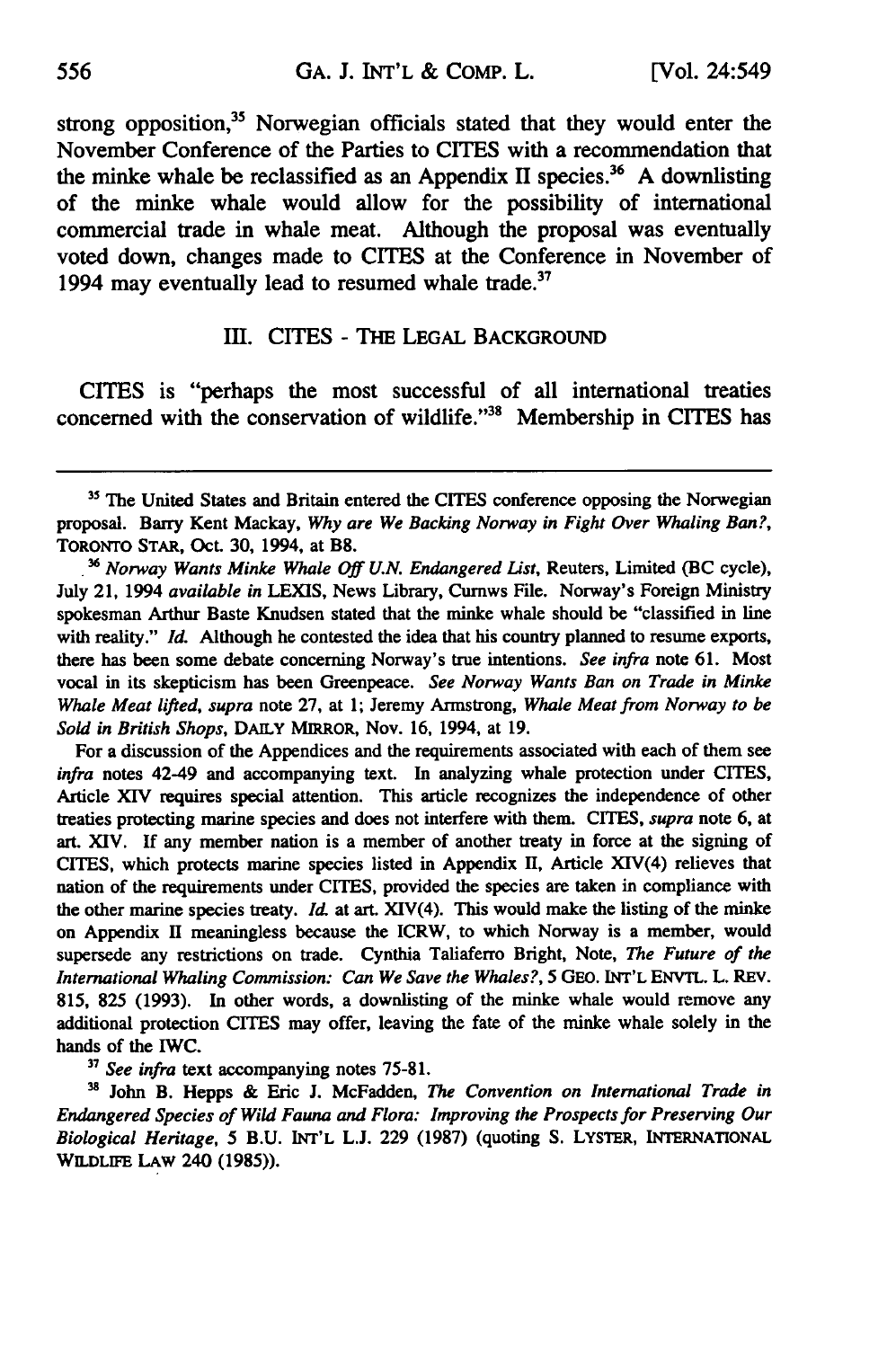grown exponentially since its inception, from ten nations in **197539** to 124 nations in  $1994.^{40}$ The Convention governs the international trade of approximately  $34,000$  species of animals and plants,<sup>41</sup> all of which are listed in one of three appendices to CITES, reflecting the different levels of protection required to maintain their existence.

Appendix I is reserved for those species "threatened with extinction which are or may be affected by trade,<sup>142</sup> and provides the most protection CITES can offer. An Appendix I species may not be traded without both a valid export and import permit.<sup>43</sup> In essence, a listing on Appendix I forbids all commercial trade in a species.

Appendix **II** lists species that "although not necessarily now threatened with extinction may become so unless trade in specimens of such species is subject to strict regulation in order to avoid utilization incompatible with

*<sup>40</sup>South Africa Withdraws Request to Reopen Trade in Elephant Parts,* **BNA** Int'l **Envtl.** Daily, Nov. 22, 1994, *available in* LEXIS, News Library, Curnws File.

*41 id.*

**42 CITES,** *supra* note **6,** at art. **11(1).**

 $43$  *Id.* at art. III(2)(a)-(d). An export permit will be issued only when the following conditions are met:

> (a) a Scientific Authority of the State of export has advised that such export will not be detrimental to the survival of that species;

> (b) a Management Authority of the State of export is satisfied that the specimen was not obtained in contravention of the laws of that State ... **;** (c) a Management Authority of the State of export is satisfied that any living specimen will be so prepared and shipped as to minimize the risk of injury, damage to health or cruel treatment; and

> (d) a Management Authority of the State of export is satisfied that an import permit has been granted for the specimen.

*Id.* at art. III(3)(a)-(c). An import permit will not be granted unless the following conditions are met:

> (a) a Scientific Authority of the State of import has advised that the import will be for purposes which are not detrimental to the survival of the species involved;

> (b) a Scientific Authority of the State of import is satisfied that the proposed recipient of a living specimen is suitably equipped to house and care for it; and

> (c) a Management Authority of the State of import is satisfied that the specimen is not to be used primarily for commercial purposes.

The "commercial purposes" restriction virtually kills all international trade in an Appendix I species.

**<sup>39</sup> DAVID S.** FAVRE, **INTERNATIONAL TRADE IN ENDANGERED SPEcIES:** A **GUIDE TO** CITES at **XVII (1989).**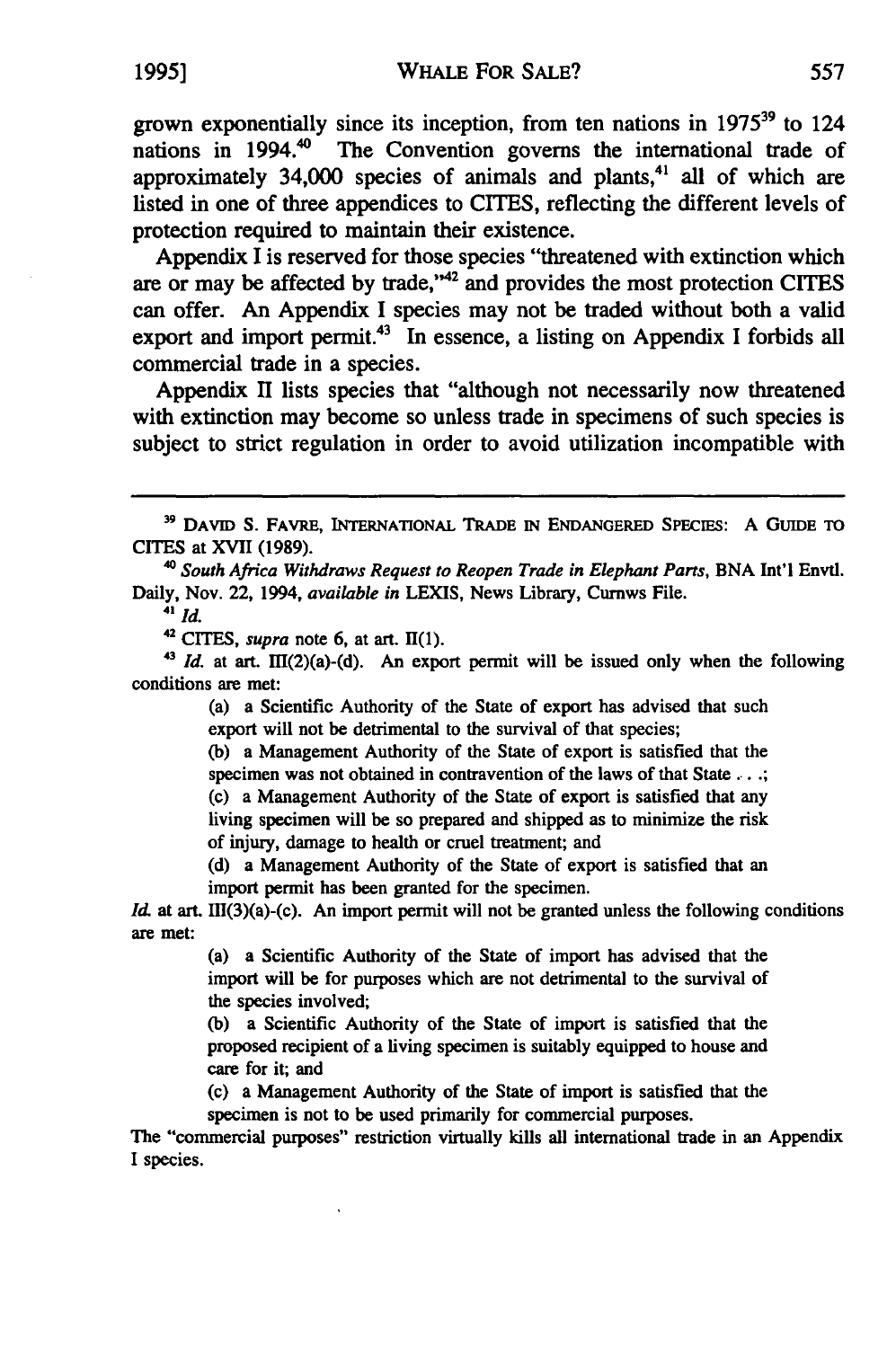their survival."<sup>44</sup> Trade in an Appendix II species is less regulated than that in an Appendix I species, and requires only the acquisition of an export permit.45 In practice, trade in an Appendix II species is restricted only when the trade is detrimental to the survival of the species.<sup>46</sup>

Appendix **III** includes all species that are protected **by** the domestic laws of a member nation, yet require international cooperation for their full protection.<sup>47</sup> International trade in a species listed on Appendix III requires a permit from the exporting country.<sup>48</sup> In most cases, a permit will be granted provided the specimen was legally obtained.<sup>49</sup>

The success of CITES, assuming the permitting requirements are enforced,<sup>50</sup> depends upon the proper listing of individual species. The standards for categorizing a species within CITES play a huge role in the treaty's effectiveness. Unfortunately, the language of CITES is not very helpful in making specific decisions on how to list a species or when a species should be downlisted.<sup>51</sup> In response to the ambiguous wording of CITES, the member nations at the first Conference of the Parties in **1977**

*"See* CITES, *supra* note **6,** at art. IV(2)(a).

**47** *Id.* at art. 11(3).

<sup>48</sup> The permit must specify that the specimen was not illegally obtained and that living specimens are being shipped in a manner that will minimize the risk of injury or cruelty to the species. *Id.* at art. V(2)(a)-(b).

*"See* note 48.

5 Unfortunately, many key member nations are ignoring this duty, particularly in regards to flora species. *See generally* William C. Bums, *CITES and the Regulation of International Trade in Endangered Species of Flora: A Critical Appraisal,* **8** DICK. **J. INT'L** L. 203 (1990) (discussing the lack of U.S. and Japanese enforcement of CITES with respect to flora); *EU a "Black Hole "for Endangered Species, British Ecologist Claim,* Agence France Presse, Dec. 29, 1994, *available in* LEXIS, News Library, Curnws File (discussing lack of CITES enforcement within European Union).

**<sup>51</sup>**For example see CITES, Art **H.** For listing on Appendix **I,** CITES requires only that a species be threatened with extinction and possibly affected **by** trade. CITES, *supra* note **6,** at art. **11(1).** However, it provides no definition nor sets any guidelines for determining when a species is actually threatened or affected **by** trade. *See generally* **Favre,** *supra* note **28,** at **896-98** (discussing the CITES listing process and its vagueness).

**<sup>44</sup>** *Id.* at art. 11(2)(a).

<sup>&</sup>lt;sup>45</sup> Id. at art. IV(2). The three conditions for an Appendix II export permit, listed in Article IV(2)(a)-(c), are identical to the first three conditions listed for an Appendix I export permit. For a list of these see *supra* note 43.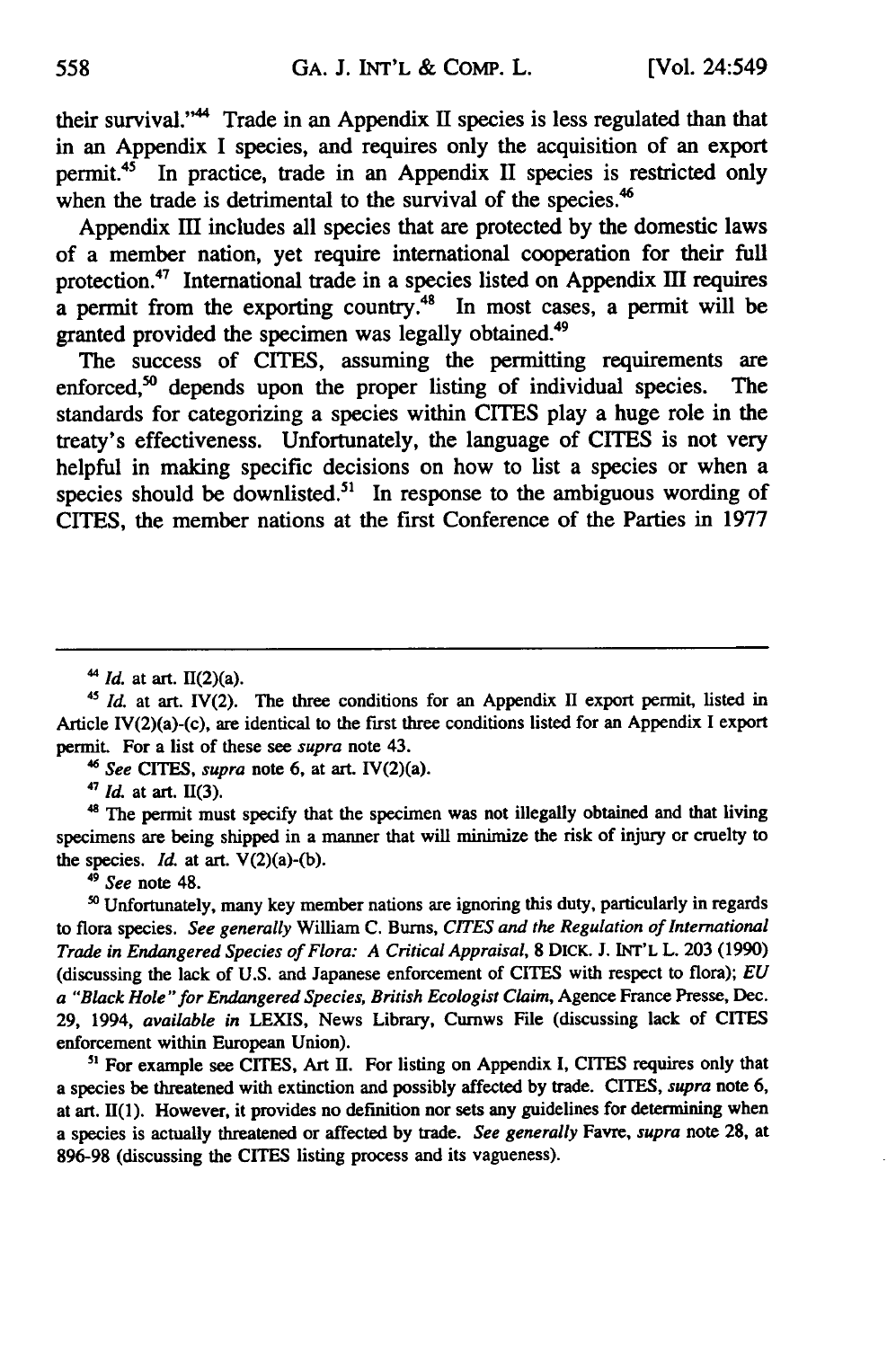developed what would become known as the Berne Criteria.<sup>52</sup> This rough set of guidelines laid out the factors that were to be considered when deciding to list a species.<sup>53</sup> Still, even the Berne Criteria provided only a list of acceptable methods for gathering pertinent scientific evidence, providing no indication as to how this data should be interpreted.

Several African nations disturbed **by** the vagueness of the Berne Criteria and the lack of scientific bases for some of CITES listing decisions, commenced a battle in 1992 to create and pass new criteria.<sup>54</sup> Finally, in

**5'** For example, with respect to a listing on Appendix **I,** the Berne Criteria states: **1.** Biological status. To qualify for Appendix **I,** a species must be currently threatened with extinction. Information of any of the following types should be required, in order of preference: (a) scientific reports on the population size or geographic range of the species over a number of years, **(b)** scientific reports on the population size or geographic range of the species based on single surveys, (c) reports **by** reliable observers other than scientists on the population size or geographic range of the species over a number of years, or (d) reports from various sources on habitat destruction, heavy trade or other potential causes of extinction... 2. Trade status. Species meeting the biological criteria should be listed in Appendix **I** if they are or may be affected **by** international trade. This should include any species that might be expected to be traded for any purpose, scientific or otherwise. Particular attention should be given to any species for which such trade might, over a period of time, involve numbers of specimens constituting a significant portion of the total population size necessary for the continued survival of the species.... When biological data show a species to be declining seriously, there need be only a probability of trade....

CITES, *supra* note **6,** at Conf. **1.1.**

<sup>54</sup> Because of their strong disapproval over the initial listing of the elephant on Appendix **I** in **1989** under the Berne Criteria, the nations of Botswana, Malawi, Zambia and Zimbabwe (and to a lesser extent South Africa) began a movement for the changing of the listing criteria. For a detailed analysis of the their rejected 1992 "Kyoto Criteria" see Favre, *supra* note **28,** at 899-902. The rejected criteria would have required the party requesting that a species be listed on Appendix I to show that the species faced at least a twenty percent probability of extinction within ten years or ten generations and that once on Appendix I commercial trade would still be allowed under a quota system when it is shown that such trade is beneficial to the species. *Id.* at 899-900. The African nations were prepared to show that resumed elephant trade would benefit the species through a program where part of the proceeds from the trade would be spent on the protection of elephant habitat. Storey, *supra* note 2, at **387.** Some observers outside of Africa still agree with this position. *See* Ike **C.**

*<sup>52</sup>See CITES, supra* note **6,** at Conf. **1.1** (1976); *see generally* FAVRE, *supra* note **39,** at 32-46 (describing the use of the Berne Criteria). The Criteria derived its name from the host city to the First Conference of the Parties, where it was adopted. *Id.*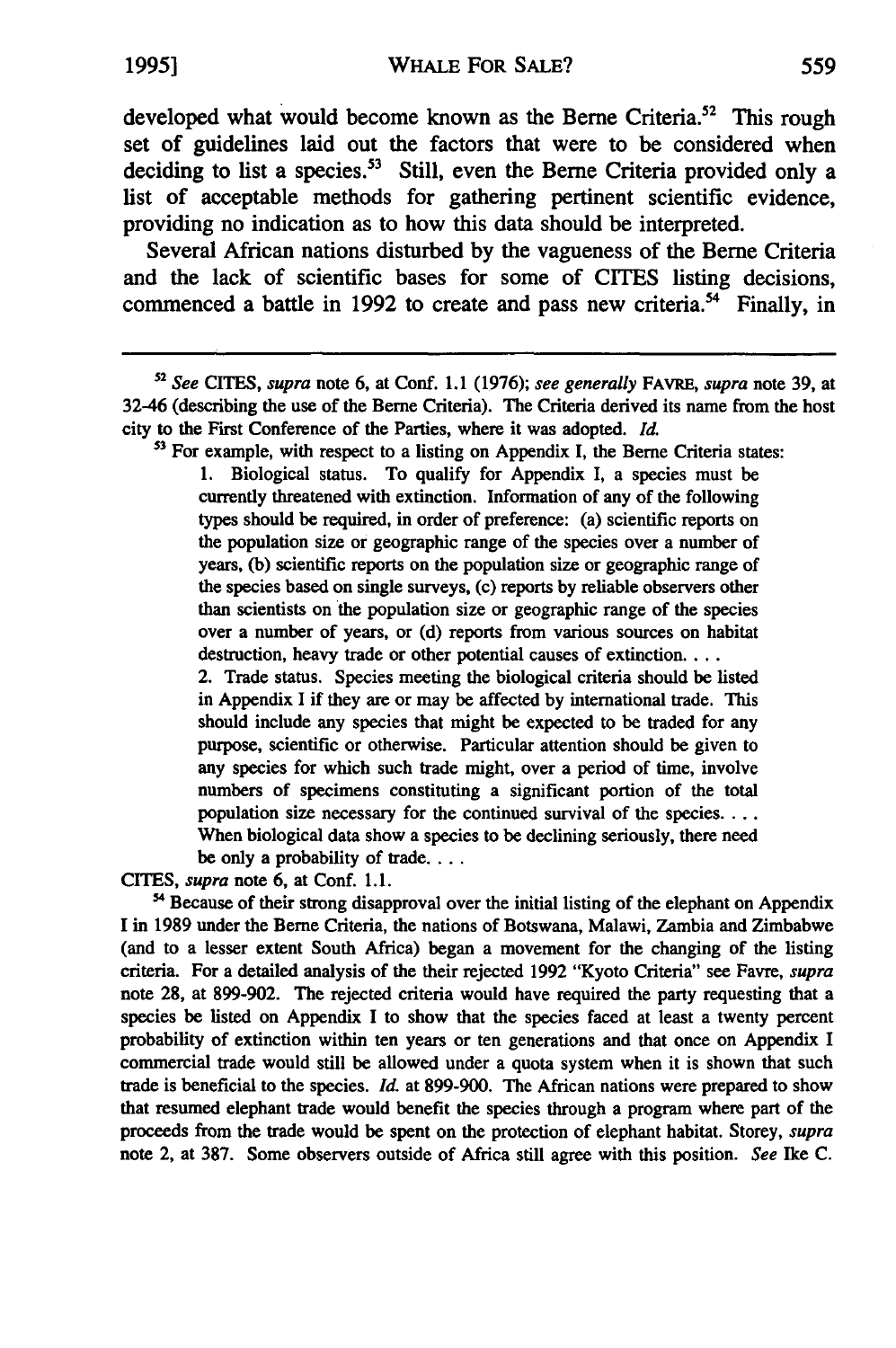November of 1994, during the Conference of the Parties in Fort Lauderdale, member nations voted to replace the Berne Criteria with a new set of numerical guidelines.<sup>55</sup>

Annex 1 and Annex 2a and 2b of the new Fort Lauderdale Criteria provide the general biological criteria for listing on Appendix I and Appendix **11.56** Standing alone, these added guidelines probably would not substantially alter the current listing process. However, when read in conjunction with Annex 5 as the document requires, $57$  the process becomes considerably clearer. Annex 5 lists textual definitions establishing firmer guidelines for when a species should be listed on a given Appendix.<sup>5</sup> Supporters claimed that the new guidelines infused the listing process with greater objectivity.<sup>59</sup> In practice, the Fort Lauderdale Criteria marks a decisive change in the approach of CITES and a victory for nations supporting sustainable use.

## IV. ANALYSIS OF THE NEW CRITERION

#### *A. The New Criteria and CITES in general*

The new criteria is certain to be criticized by traditional environmentalists as overly permissive. Considering that many of the new criteria's supporters

The Criteria do caution that "since it is impossible to give numerical values that are applicable to all taxa," there will be many cases where these numerical guidelines do not apply. *Id.* The document also makes clear that these numbers are to be used only as guidelines, not as thresholds for determination. *Id.* However, the mere existence of such numerical guidelines provides for more objectivity in the listing process than was previously available.

*<sup>59</sup>Cooperation Marks International Conference to Conserve World's Wild Animals, Plants,* U.S. Newswire, Nov. 18, 1994, *available in* LEXIS, News Library, Cumws File.

Sugg, *Protecting Endangered Species to Death,* WASH. **TIMES,** Nov. 9, 1994, at A27.

*<sup>5</sup> See* Fort Lauderdale Criteria, *supra* note 7.

<sup>&</sup>lt;sup>56</sup> *Id.* at Annex 1-2a.

 $57$  *Id.* 

<sup>&</sup>lt;sup>58</sup> See id. at Annex 5. For example, the guidelines indicate that a species should be placed on Appendix I when one of the following requirements is met or is likely to be met within five years: (a) a species' area of distribution is less than 10,000 square kilometers; (b) the population of a species is less than 5,000 mature individuals, or when a geographically distinct group in the population (a sub-population) drops below 500 mature individuals; or (c) a species' population decreases by at least 50% within five years or two generations, whichever is longer. *Id.*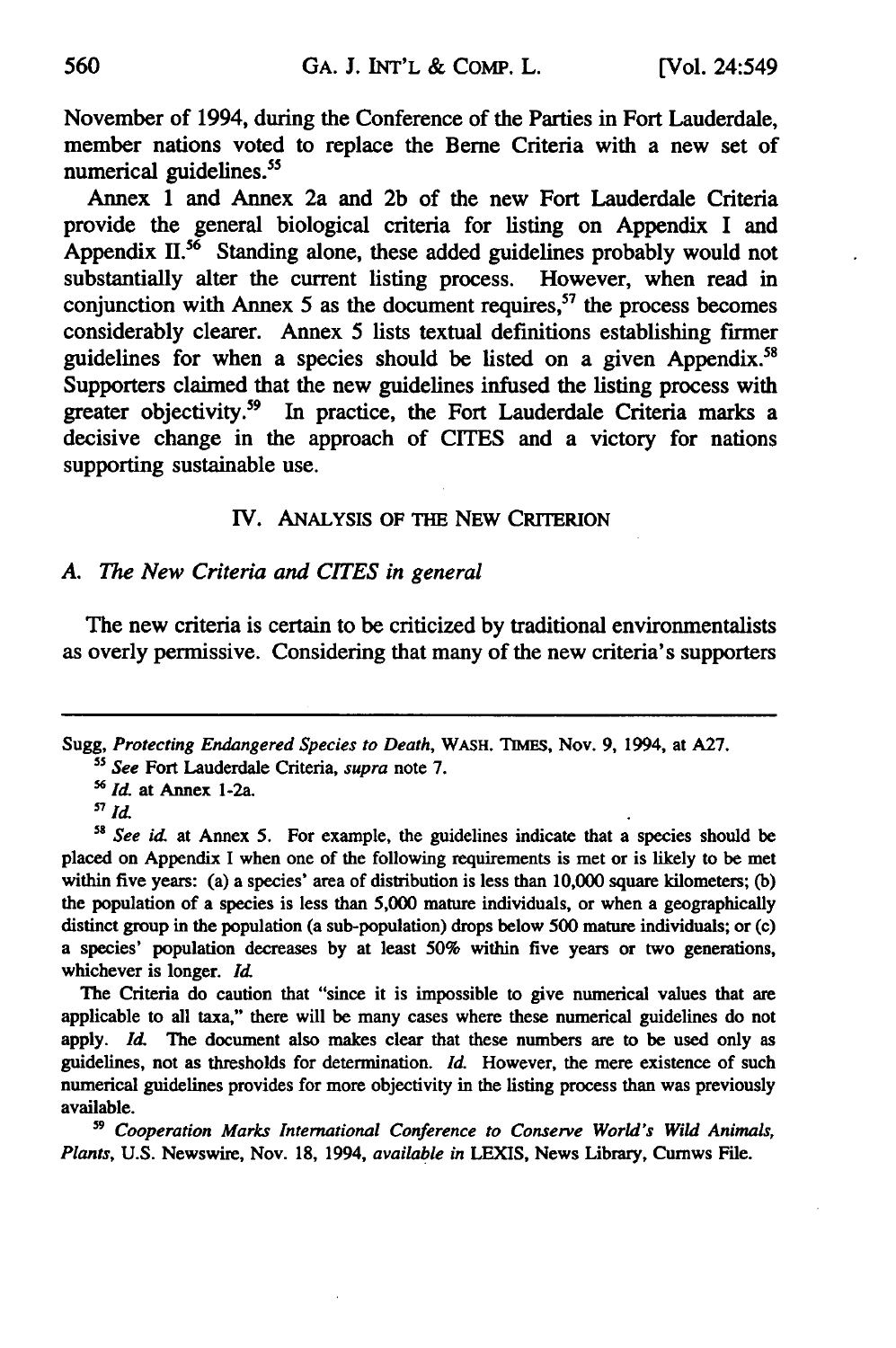during the conference were nations such as South Africa who have legitimate economic interests in the continued trade in threatened species, $\overline{60}$  those hoping for further strong protection of the environment through CITES may be disappointed.<sup>61</sup>

The ultimate issue surrounding the new criteria is whether the principles of population biology can be translated to some diplomatic rule of thumb. Certainly, the goal of the numerical approach was to make the decision more objective.62 This new objectivity comforts those nations that had in the past complained bitterly about the sympathetic overprotection of certain endangered species. Given proper scientific data on a species, one can simply enter the species' population and range into the formula to determine what protection, if any, is warranted. However, the precision of these numbers raise questions concerning their effectiveness.<sup>63</sup>

Further, many claim that through this new criteria, the parties to CITES

**<sup>61</sup>**Norway's motives have also been questioned. In the fall of **1993,** several tons of whale meat, concealed in boxes labeled "shrimp" and headed for markets in Japan, were intercepted **by** customs agents in Oslo. The illegal operation was allegedly orchestrated **by** a man closely linked to the Norwegian whaling association. Langdon Winner, *Kill the Whales?,* **TECH.** REV., Nov. 1994, at 74. Critics claim that this provides evidence that the new criteria are "less a new regime of science and sustainability than a continuation of the indiscriminate ocean plunder that long typified the history of whaling." *Id* at **75.**

**62** Proponents claim that the blatantly political debates that characterized the 1992 Conference highlighted the need for more objective measures. If there is to be objectivity, they argue, at some level a numerically based approach is needed. McClure, *supra* note **9,** at **1G.** Opponents to the change argued that objective measures do not always mean scientific measures. "Using a single numerical criterion to be applied across species is neither objective nor flexible," stated **U.S.** Fish and Wildlife Service Director Mollie Beattie. "Conservation biology cannot be one-size-fits-all." *Id.*

<sup>63</sup> There is a lack of consensus among biologists as to whether the specific numbers given in the new criteria are adequate for determining the risk of extinction of a species. *See generally* Jaffe, *supra* note **8,** at **C1** (commenting on reaction to new criteria from biologists and environmental groups); McClure, *supra* note **9,** at **IG** (explaining that scientists debate merits of uniform numerical criteria for determining viability of a species). The criteria "[recommend] that the text and the annexes.., be fully reviewed before the twelfth meeting of the Conference of the Parties with regard to the scientific validity of the criteria, definitions and guidelines and their applicability to different groups of organisms." Ft. Lauderdale Criteria, *supra* note **7,** at Preamble.

*<sup>60</sup>See* Cone, *supra* note 4, at **Al** (discussing South Africa's contribution to the Conference). The movement behind the new criteria can be traced back to the 1992 meeting, where many south African nations, in an ill-fated effort to renew the ivory trade, proposed a similar list of criteria. *See supra* note 54. While the **1992** criteria was ultimately rejected, identical interests likely motivate the new 1994 criteria.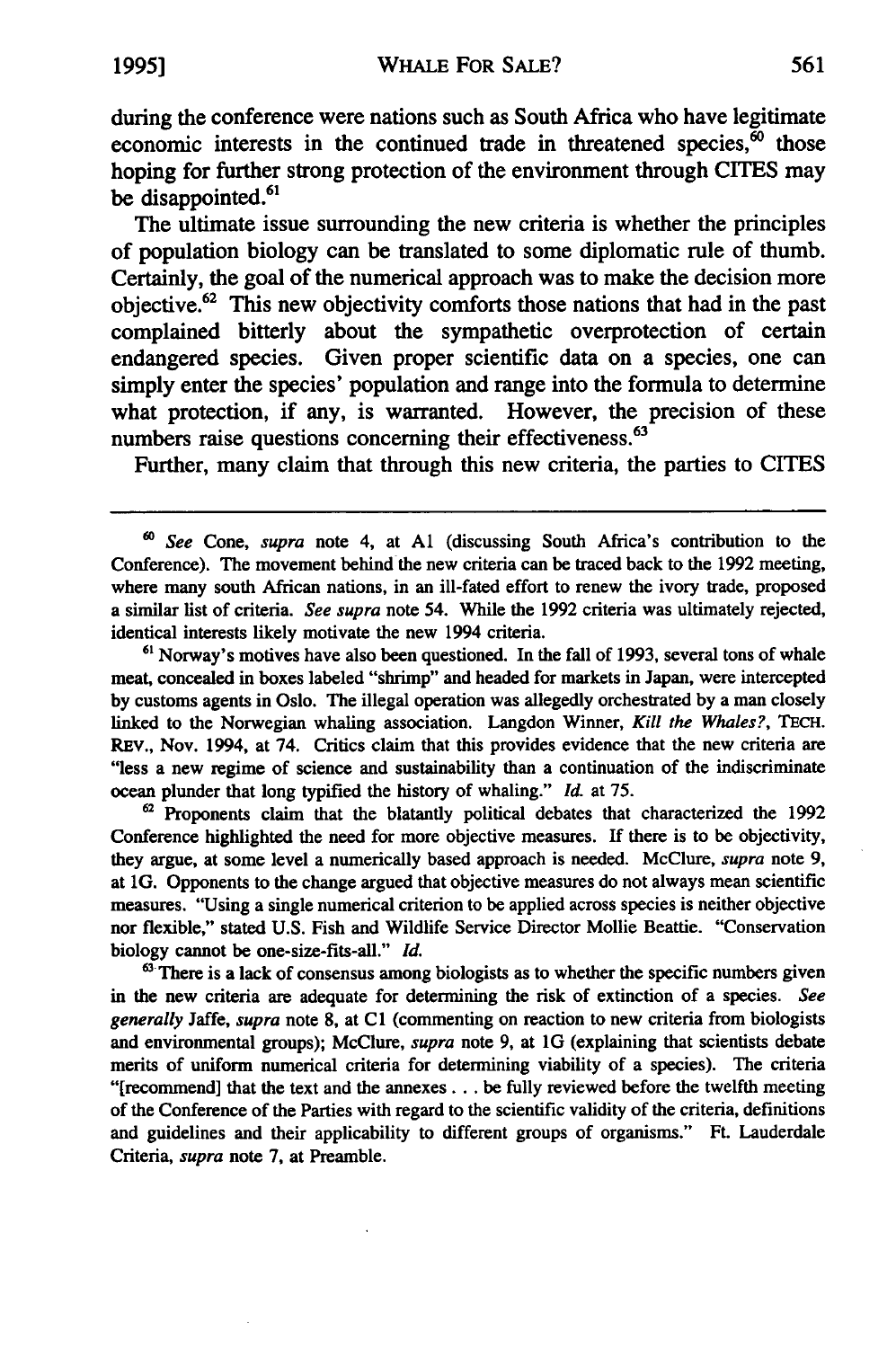are attempting to treat what should be a policy question with a scientific answer.<sup>64</sup> Supporters of this viewpoint urge that while the influence of Supporters of this viewpoint urge that while the influence of science should always be considered, the ultimate decision to list a species is one of international policy and should therefore not be made solely by scientists.<sup>65</sup> In addition, reliable scientific information concerning the In addition, reliable scientific information concerning the populations of species is difficult and expensive to acquire.<sup>66</sup>

The history of whaling regulations based on "scientific findings"<sup>67</sup> warns of the potential outcome of the new criteria. Despite more than fifty years of cooperative efforts to set sustainable levels of whale harvesting, international diplomacy and law have failed to adequately protect whale stocks.<sup>68</sup> The problem is simple enough: whales are extremely difficult to count in the open ocean. In the past, nearly every attempt to set sustainable whaling quotas ended in error and unsustainable harvests.<sup>69</sup> The uncertainties of science raise concerns over the potential ecological effects of the new criteria.

<sup>66</sup> It is important to understand the limitations surrounding the use of science in the way the new criteria demand. Science, while it may accurately compute current population levels, is limited regarding its predictions of a given population in the near or distant future. Due to the vast number of non-biological variables that come into play, such as governmental policies, international market demand (legal and illegal) for a particular species, and even human populations and migrations, there is some level of uncertainty. *See id.* at **880** (discussing use of science in CITES). *See also* Benjamin van Drimmelen, Comment, *The International Mismanagement of Whaling, 10* **UCLA** PAC. **BASIN L.J.** 240 **(1991).**

**<sup>67</sup>The** ICRW requires that whale harvesting limits be set in accordance with "scientific findings." ICRW, *supra* note **16,** at art. **V(2)(b).**

*6" See generally* Van Drimmelen, *supra* note **66,** at 240 (discussing history of international cooperative efforts to control whaling and their failings).

69Favre, *supra* note **28,** at **913. The** history of Soviet Union whaling provides a chilling example. Current Russian officials admit that between the late 1940s and 70s, the Soviet Union killed not only permitted whales in an unbelievable quantity but also violated whaling dates in agreed whaling regions and vastly under-reported the number of whales harvested. Paul Pivcevic, *Japan Fights to Stop Whale "Safe Haven",* Inter Press Service, May 24, 1994, *available in* **LEXIS,** News Library, Cumws File. In **1962,** for example, Soviet officials reported to the IWC that **270** humpback whales had been killed **by** four Soviet fleets, when in fact almost **1,600** humpbacks were killed **by** just one of the fleets. *Id.* In all, from 1948 to **1973,** four Soviet ships killed 48,477 humpbacks and reported only **2,710 C.S.** Baker, *Which Whales are Hunted?,* **265 SciENCE 1538** (1994). Mismanagement such as this lead to the slaughter of the entire population of right whales off the coast of Argentina **by** Soviet fleets. Pivcevic, *supra* at 2.

<sup>&</sup>lt;sup>64</sup> Favre, *supra* note 28, at 901.

*<sup>6</sup>Id.*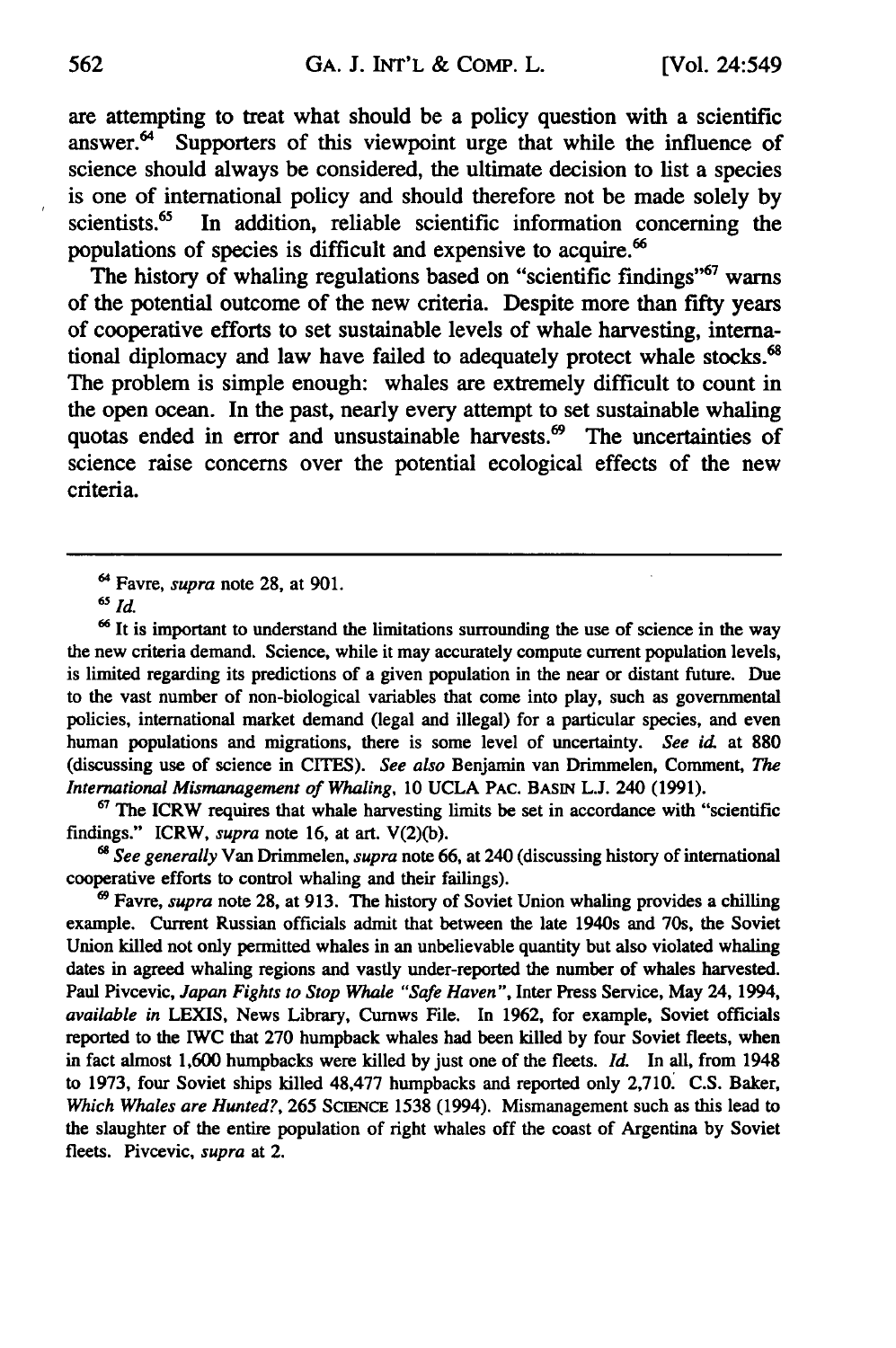Apart from their effectiveness, the new criteria represent a new direction for CITES and its member nations. It has been said that there has been a "softening of extremes."<sup>70</sup> Nations that once demanded to be left alone have agreed to manage their natural resources in a way that will ensure their future existence, while those that supported inflexible bans on trade now realize that countries with healthy economies have more money to spend on improving the environment.<sup>7</sup>

The change in criteria signifies a change in the design of CITES and an acceptance by its member nations of the concept of sustainable development and sustainable use of wildlife. This new movement towards sustainable use is demonstrated in the Criteria itself. For instance, the new approach restricts listing on Appendix **II** to those species which are not hunted at a level ensuring their continued existence.<sup>72</sup> In other words, unless a species falls within the strict population or range restrictions associated with Appendix I,<sup>73</sup> international trade will not be impeded. Critics have argued that with changes such as this, CITES is shifting its focus from being a conservation pact made to preserve species, to a mere vehicle for regulating commerce in them.74

#### *B. The New Criteria and the Minke Whale*

Subsequent to the rejection of its initial proposal to downlist the minke whale, Norway joined in the push to change CITES' Berne Criteria.<sup>75</sup> With a new CITES listing decision process based on objective scientific evidence and an increased emphasis on sustainable use, Norway finds itself in a more tenable position to downlist the minke whale than it faced before.

Any move by Norway to downlist the minke whale now need only follow the new downlisting guidelines approved at the recent Conference.<sup>76</sup> According to the new guidelines, the Appendix I minke whale may be

**<sup>70</sup>** Cone, *supra* note 4, at Al.

**<sup>71</sup>** *Id.*

**<sup>7</sup>**Ft. Lauderdale Criteria, supra note **7,** at Annex 2a(B)(i).

<sup>3</sup> *See supra* note **58.**

**<sup>7&#</sup>x27;** McClure, *supra* note **9,** at **1G.**

**<sup>7</sup>S** Cone, *supra* note 4, at **Al.** For a discussion of the Beme Criteria see supra notes **52-** 53 and accompanying text.

**<sup>76</sup>In** addition to the new listing criteria, the member nations approved a new set of guidelines to accompany the downlisting of a species from Appendix I to Appendix **1.** *See* The Ft. Lauderdale Criteria, *supra* note **7,** at Annex 4(B)(1)-(4).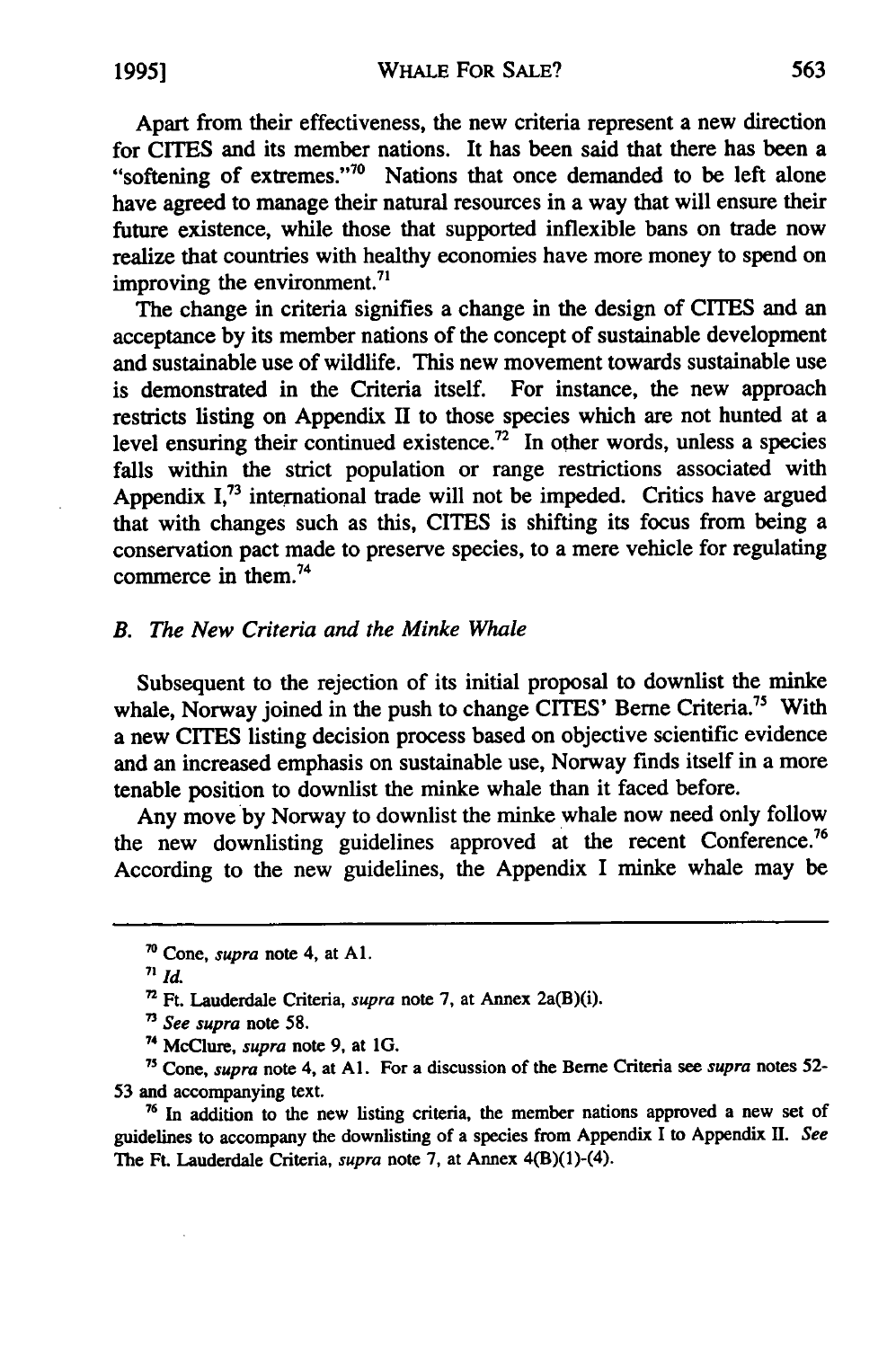downlisted to Appendix **II** if it does not meet the criterion set for Appendix  $I<sup>77</sup>$  and if it satisfies one of a separate list of criteria.<sup>78</sup> Any problems Norway may incur in the downlisting process<sup>79</sup> could feasibly be dealt with through the country's ties with the IWC. In compliance with its plan to allow for limited minke whale harvesting, the 1WC is expected to require the presence of international observers onboard all whaling vessels to ensure compliance with hunting regulations.<sup>80</sup> IWC supervision may eventually work to sway the member nations of CITES to accept a downlisting of the minke whale.<sup>81</sup>

<sup>78</sup> The Ft. Lauderdale Criteria with respect to the downlisting process add the following qualifications:

> Species included in Appendix **I** should only be considered for transferring to Appendix **11** if they do not satisfy the relevant criteria in Annex **I** *[see supra* note **58].** Even if such species do not satisfy the relevant criteria in Annex I, they should be retained in Appendix I unless they satisfy one of the following criteria: (a) the species is not in demand for international trade, nor is its transfer to Appendix **H** likely to stimulate trade in, or cause enforcement problems for, any other species included in Appendix I; or (b) the species is likely to be in demand for trade, but its management is such that the Conference of the Parties is satisfied with: (i) implementation of the range State(s) of the requirements of the Convention.. **.;** and (ii) appropriate enforcement controls and compliance with the requirements of the Convention; or (c) an integral part of the amendment proposal is an export quota which is approved **by** the Conference of the Parties ....

Ft. Lauderdale Criteria, *supra* note **7,** at Annex 4 (B)(2)(a)-(c).

<sup>79</sup> Concerns surrounding downlisting the minke whale include how the downlisting might affect other species of whale still protected under Appendix I. **If** an Appendix I species is put at risk **by** another's downlisting, the downlisting is prohibited. *See id* at Annex 4(B)(2)(a). If member nations to CITES feel that due to the resumption of minke whale trade other species of whales are put at risk either because of ignorant or negligent whalers killing the wrong species or **by** deliberate killing and mislabeling **by** opportunists, the minke whale will be placed back on Appendix **I.**

**o** Bugge, *supra* note **27,** at **1.**

<sup>81</sup> Generally CITES has played only a supportive role in protecting whales. The major push for whale conservation has been left to the IWC. Ever since the **1977** Conference in Geneva, the CITES Secretariat has sought to work with the **IWC** and has invited observers from the Commission to attend CITES meetings and consult in trade issues its dealings with whales. FAVRE, *supra* note **39,** at **91.** Historically the two have shown remarkable cooperation. For instance since **1979** the parties to CITES have aided the IWC in enforcing

 $\eta$  Given the growing population of the minke whale and the size of its ocean range, it is almost certain that it would not fit the new criteria for a listing on Appendix **I.** For a list of these criteria see *supra* note **58.**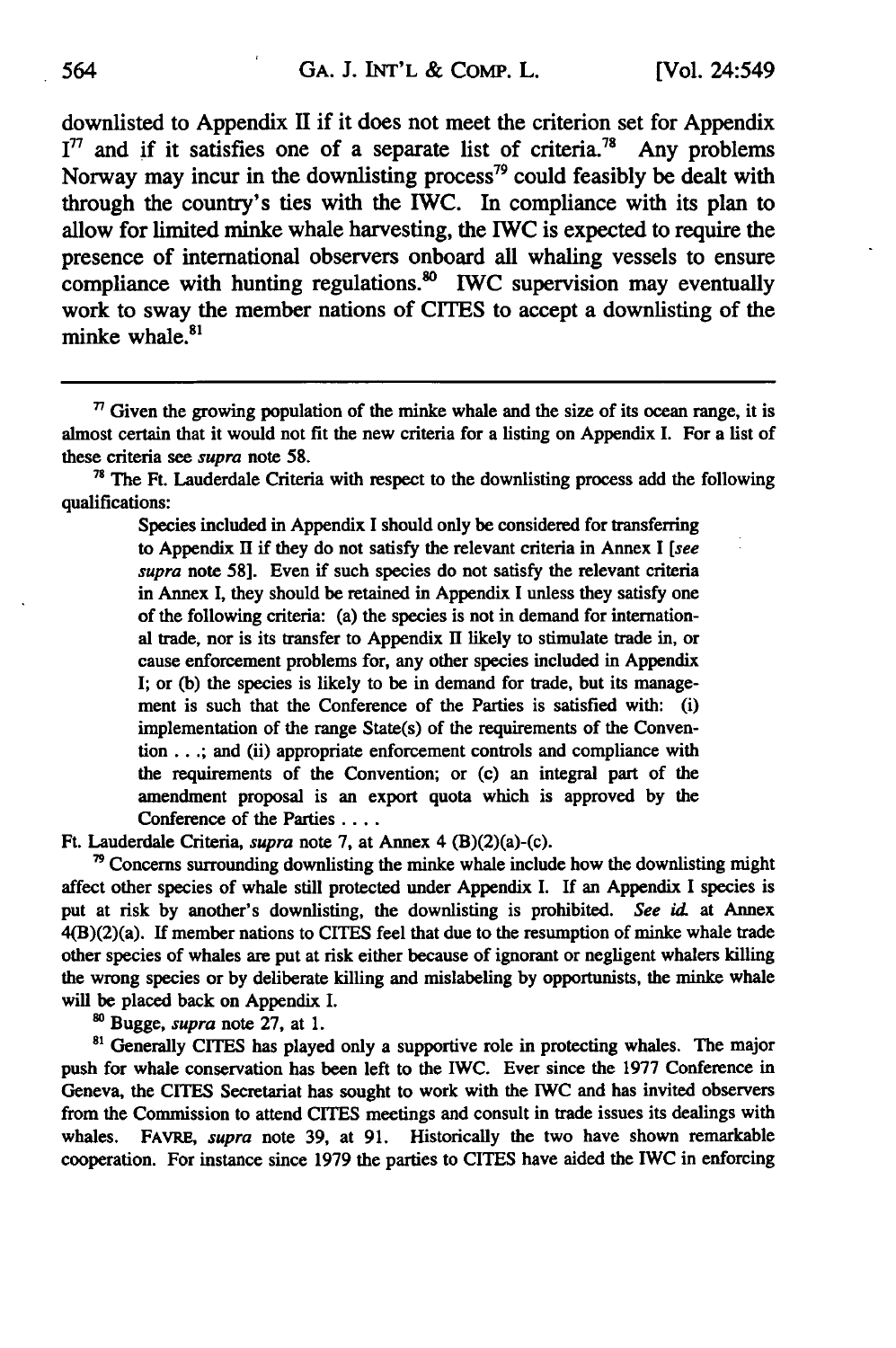#### V. **CONCLUSION**

The new criteria which Norway would need to meet in order to downlist the minke whale presents few significant legal roadblocks. The population and dispersion of the species makes it a clear target for lessened protection under the new standards. However, the seas are still rough. Any move to open international whale trade would still be politically unpopular. The public sympathy that has protected the minke whale for decades will not yield to the new standards and may ultimately help determine the influence that politics and emotions will have in the amended CITES listing process. This case study, once it is finally played out, will truly test the objectivity of the Fort Lauderdale criteria.

its own regulations. *Id.* at **92.** Furthermore, where CITES, in its permitting requirements, requires a finding from a "scientific authority" concerning whaling issues, such as under Article IV( $6$ )(a) or Article IV( $2$ )(a), the judgement of the IWC has been accepted in its place. *Id.* With such a history of cooperation and with the likelihood that the IWC will again allow limited commercial whaling under strict supervision, it is not unlikely that CITES too may follow the IWC's lead.